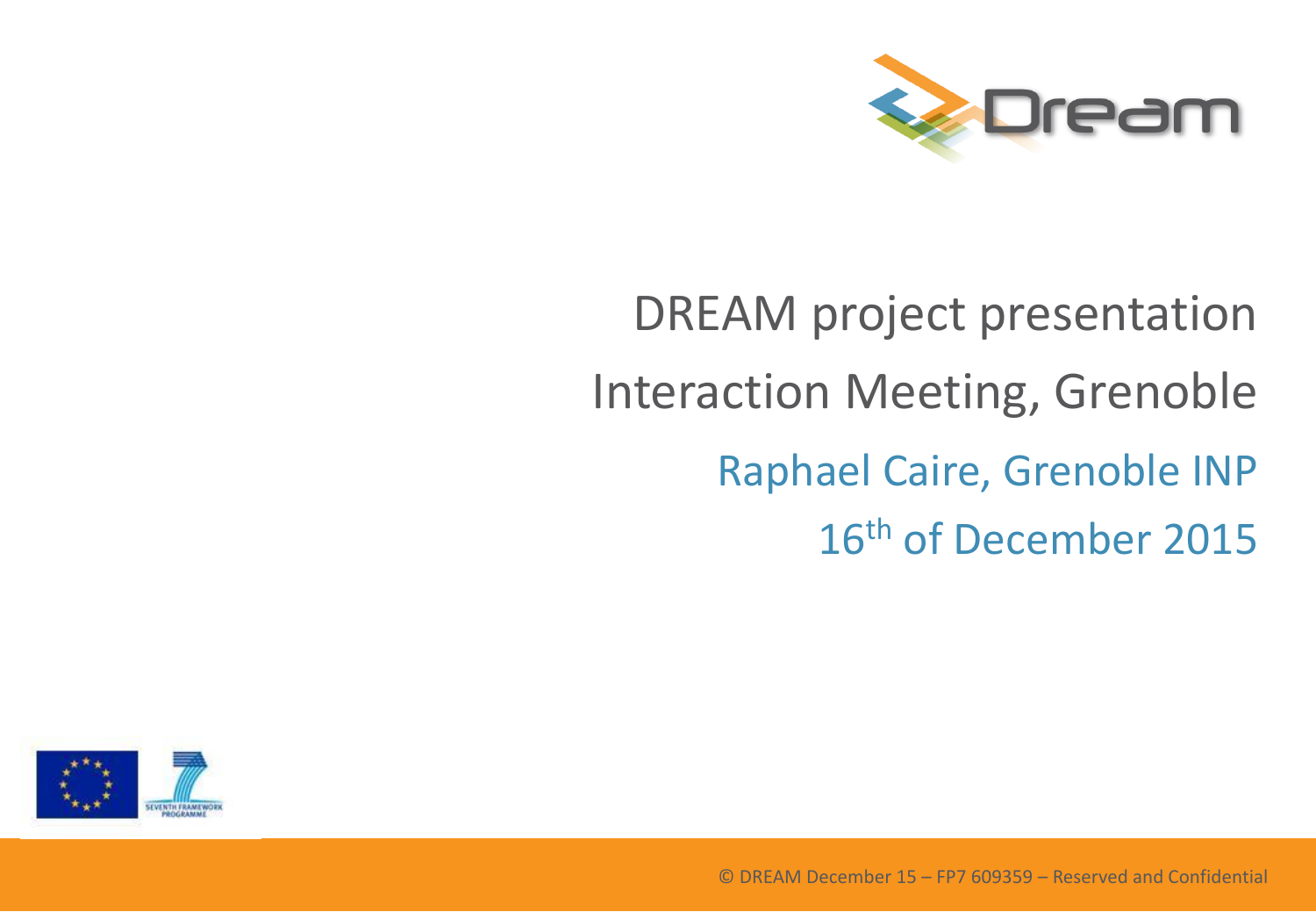## **Major challenge and outcome of DREAM**

- Enhance **market based approach to Distribution level with DNO validation**  $\rightarrow$  validate concepts and recommend regulation evolutions
	- Validate the concept on different grid types and propose evolution for a market based approach of both energy/ancillary services/emergency reserve markets & coordination
	- DSO role: market enabler/facilitator (market platform + validation at different voltage levels)
	- DSO role: market participant (buying flexibilities to solve constraints in real time)
- Show that increased **distributed "intelligence"** combined with **limited structural modifications** is able to allow **larger amounts of DER** (including RES, novel loads and storages), decrease costs without compromising quality of service, taking into account the interaction of ADA functions.

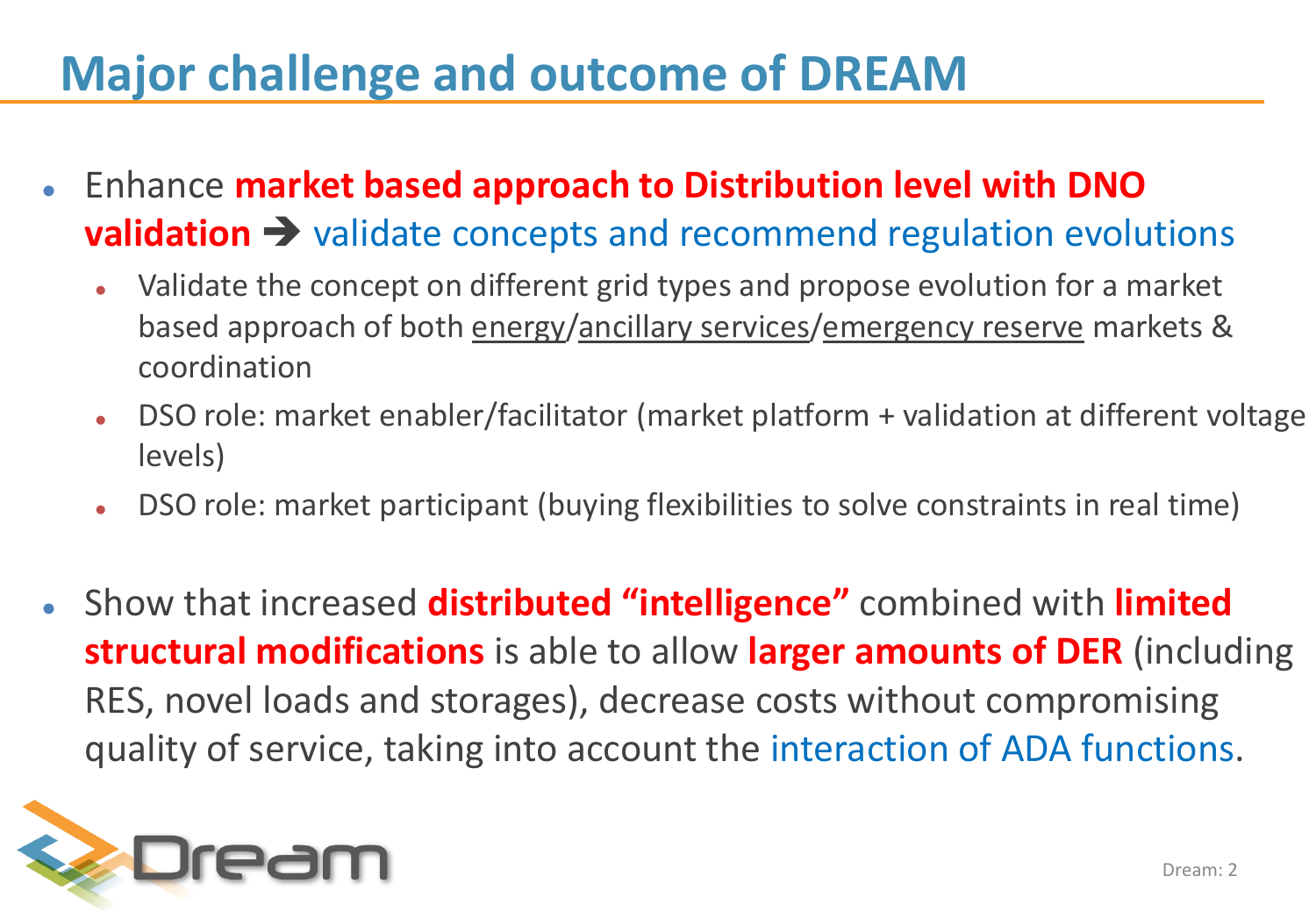#### **DREAM vision – focus on key components**

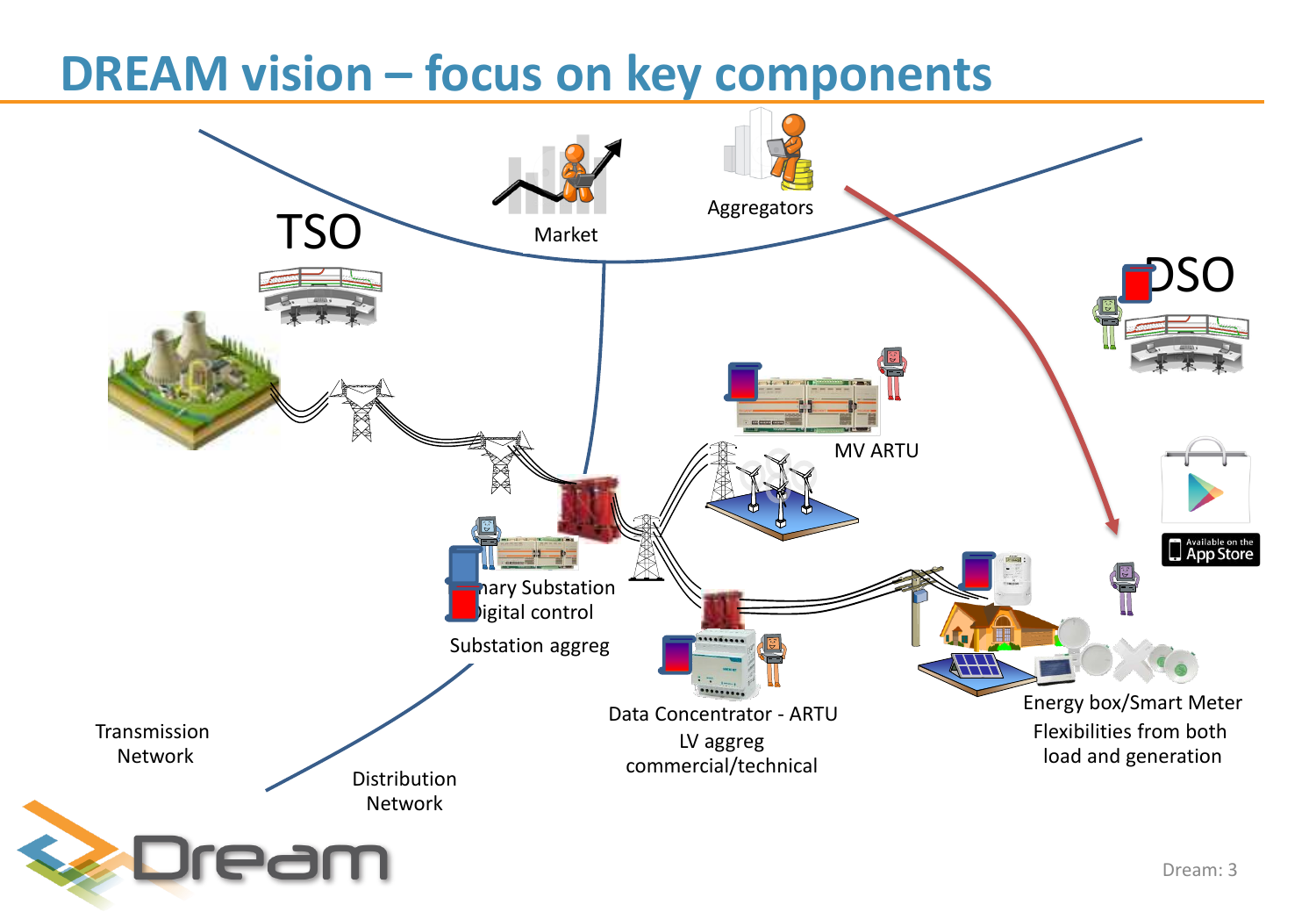

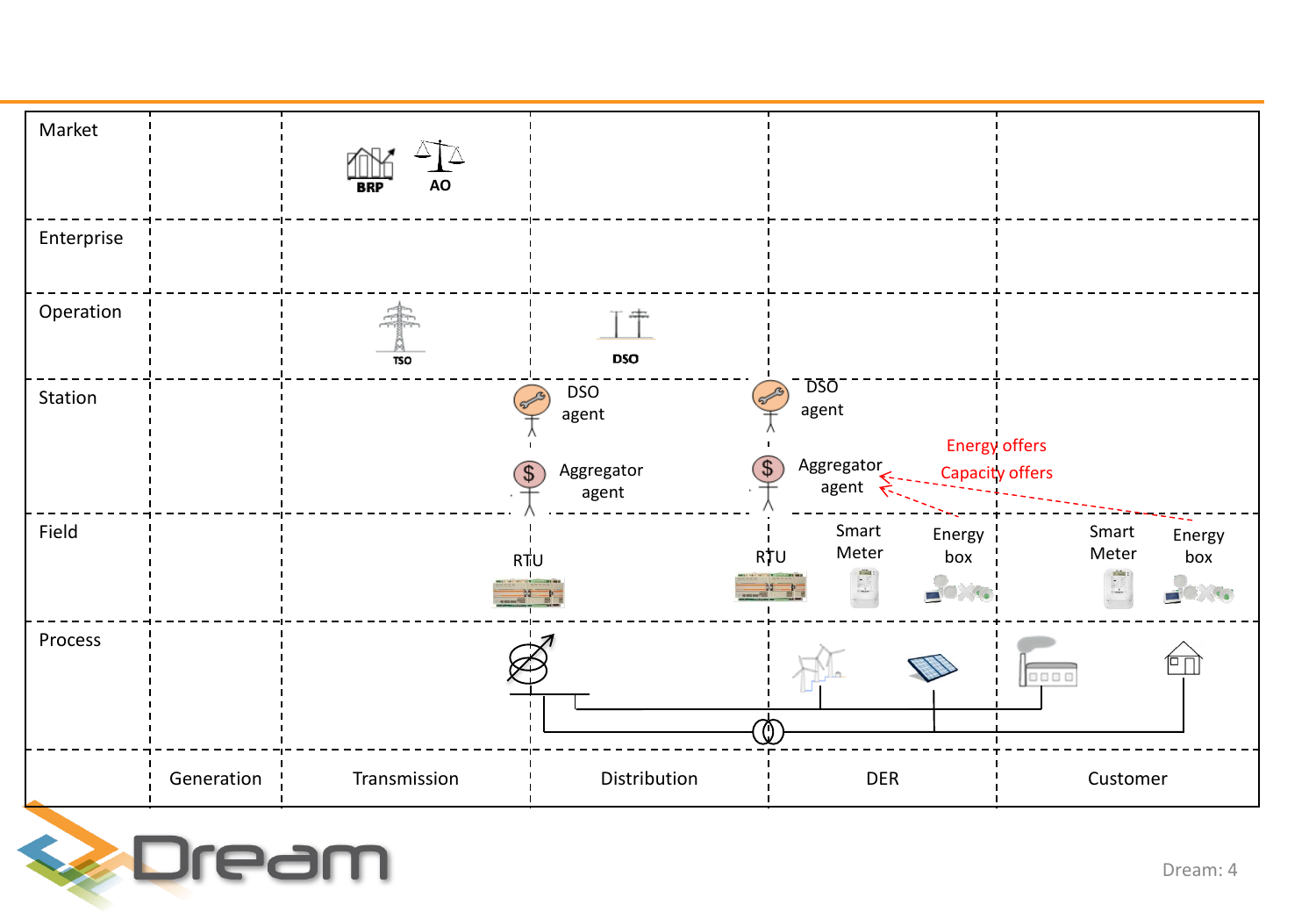

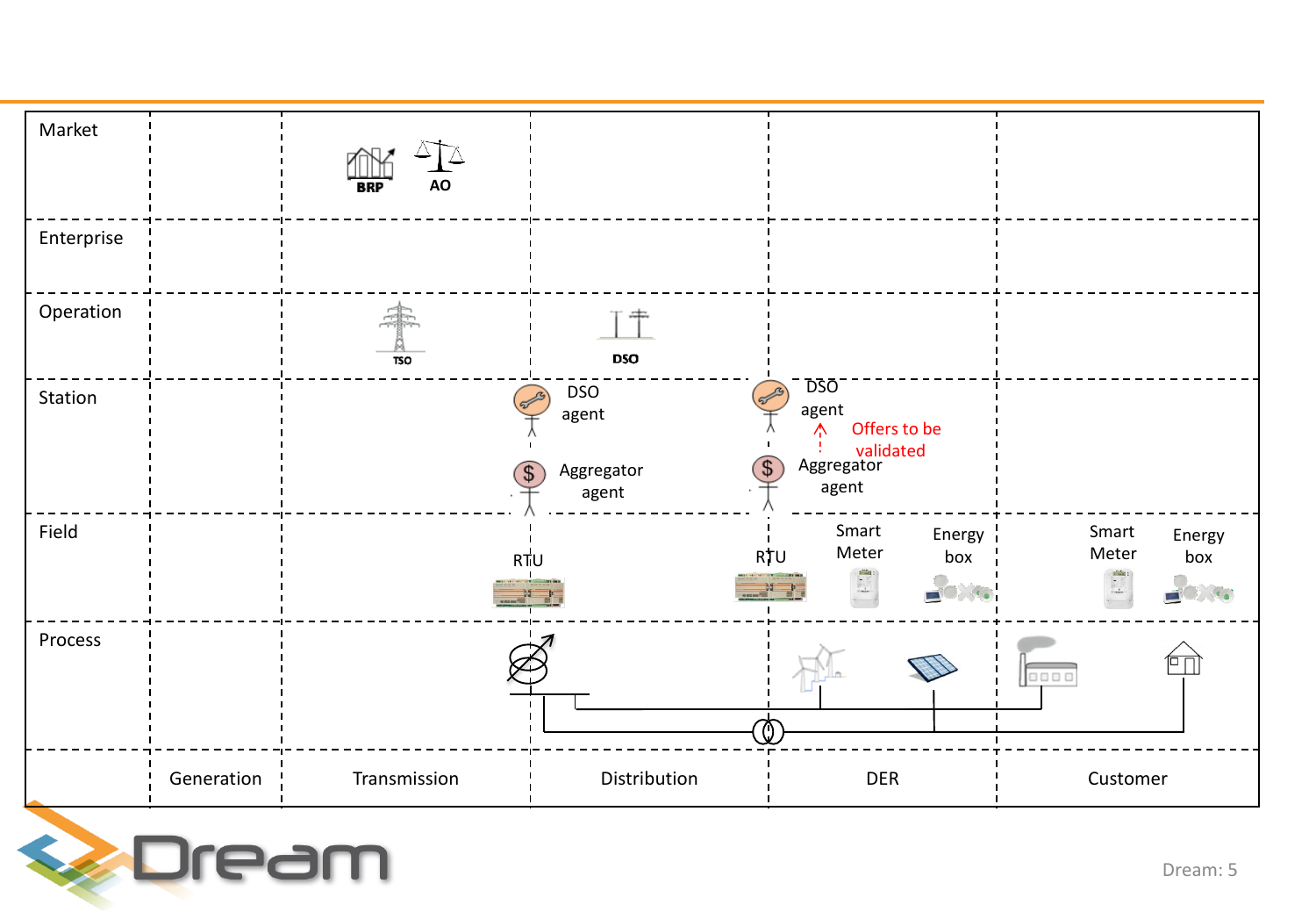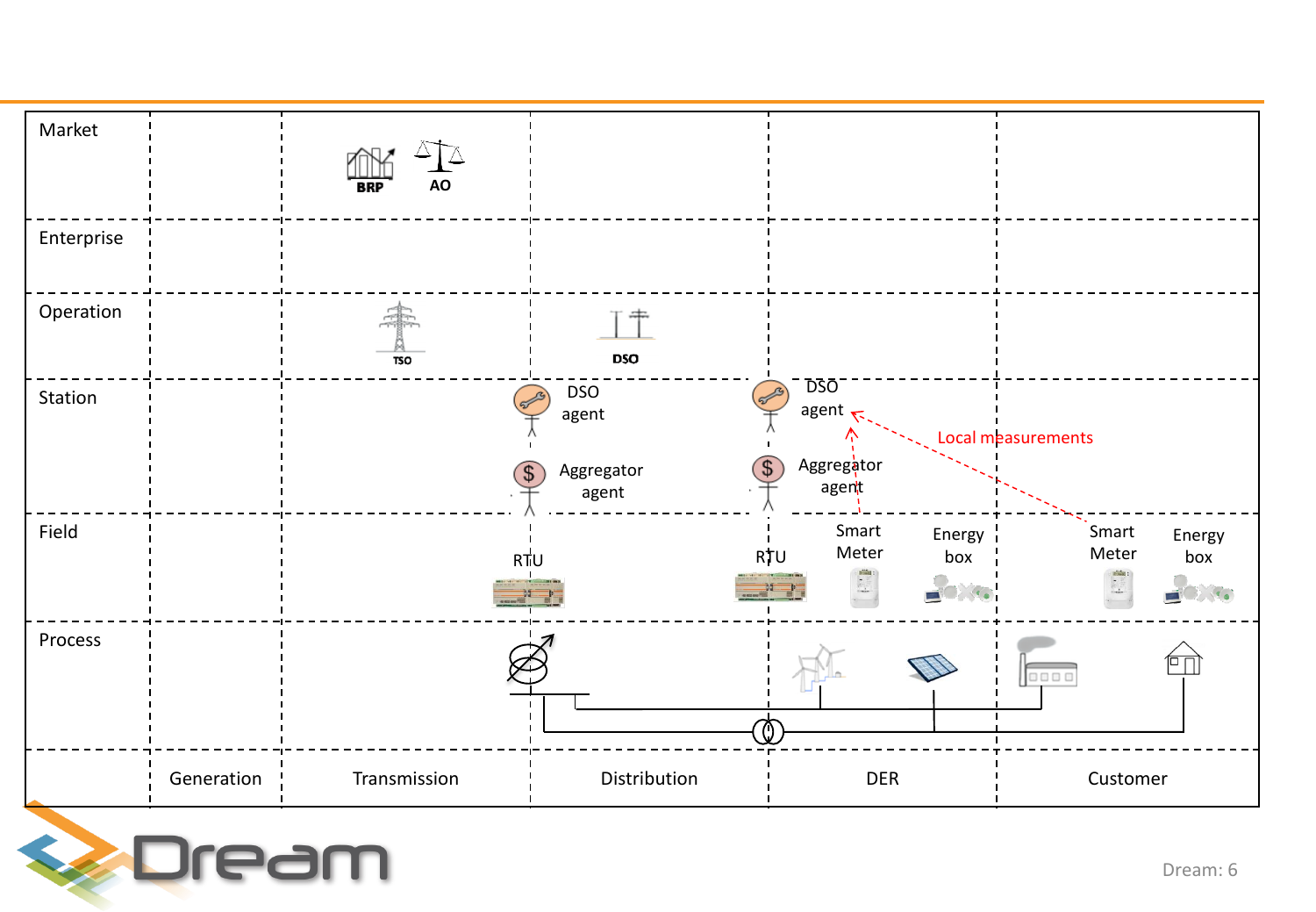

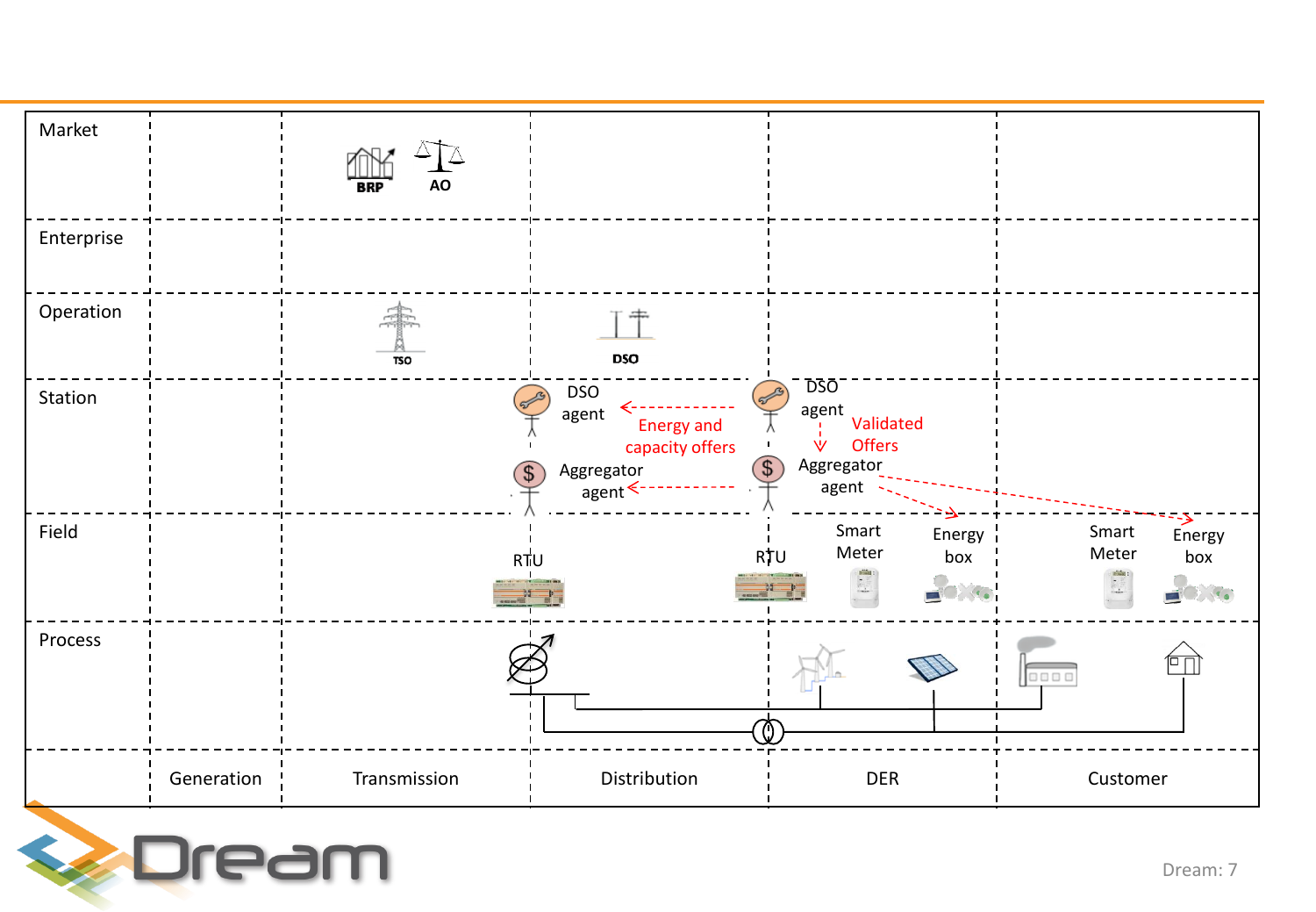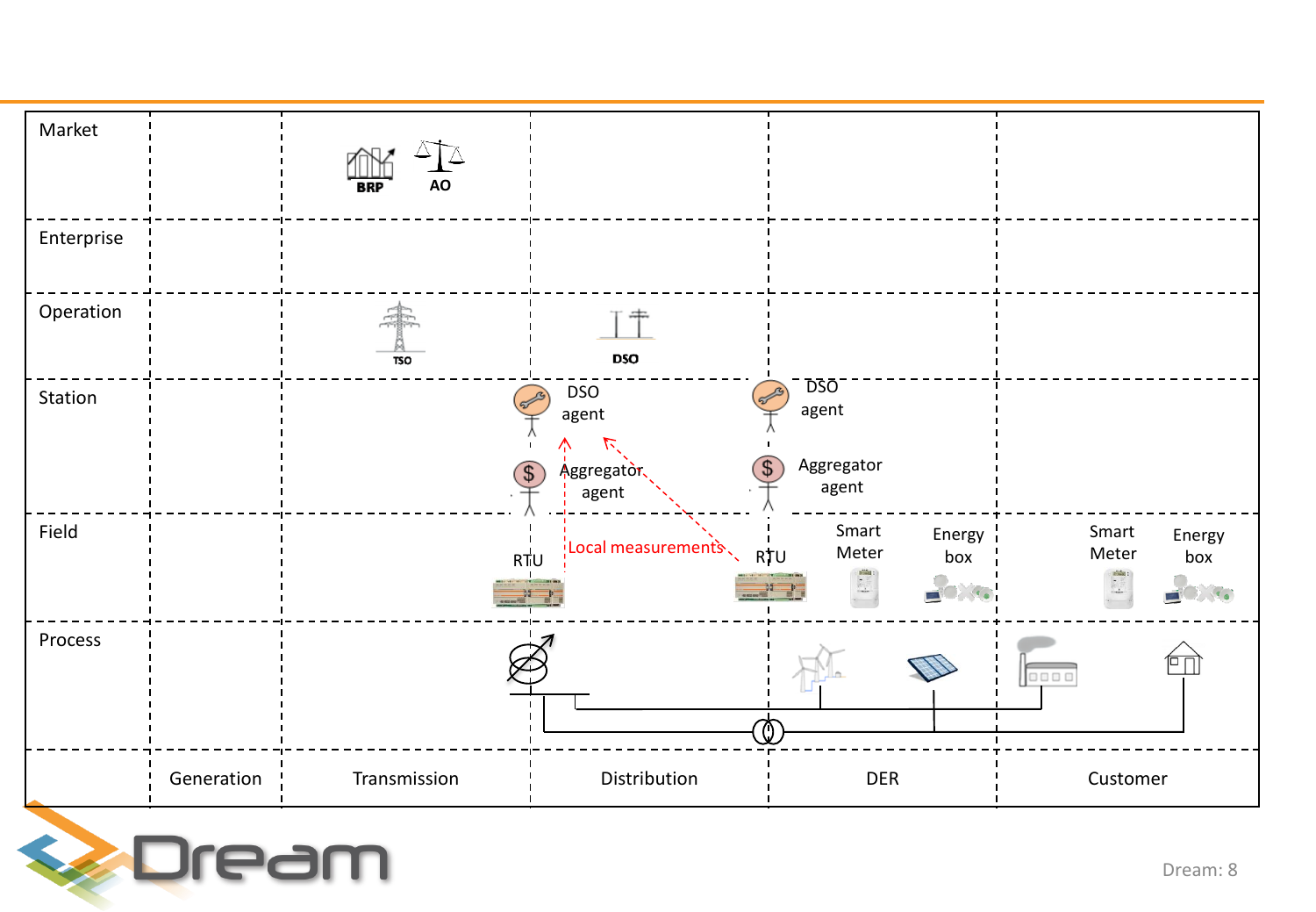

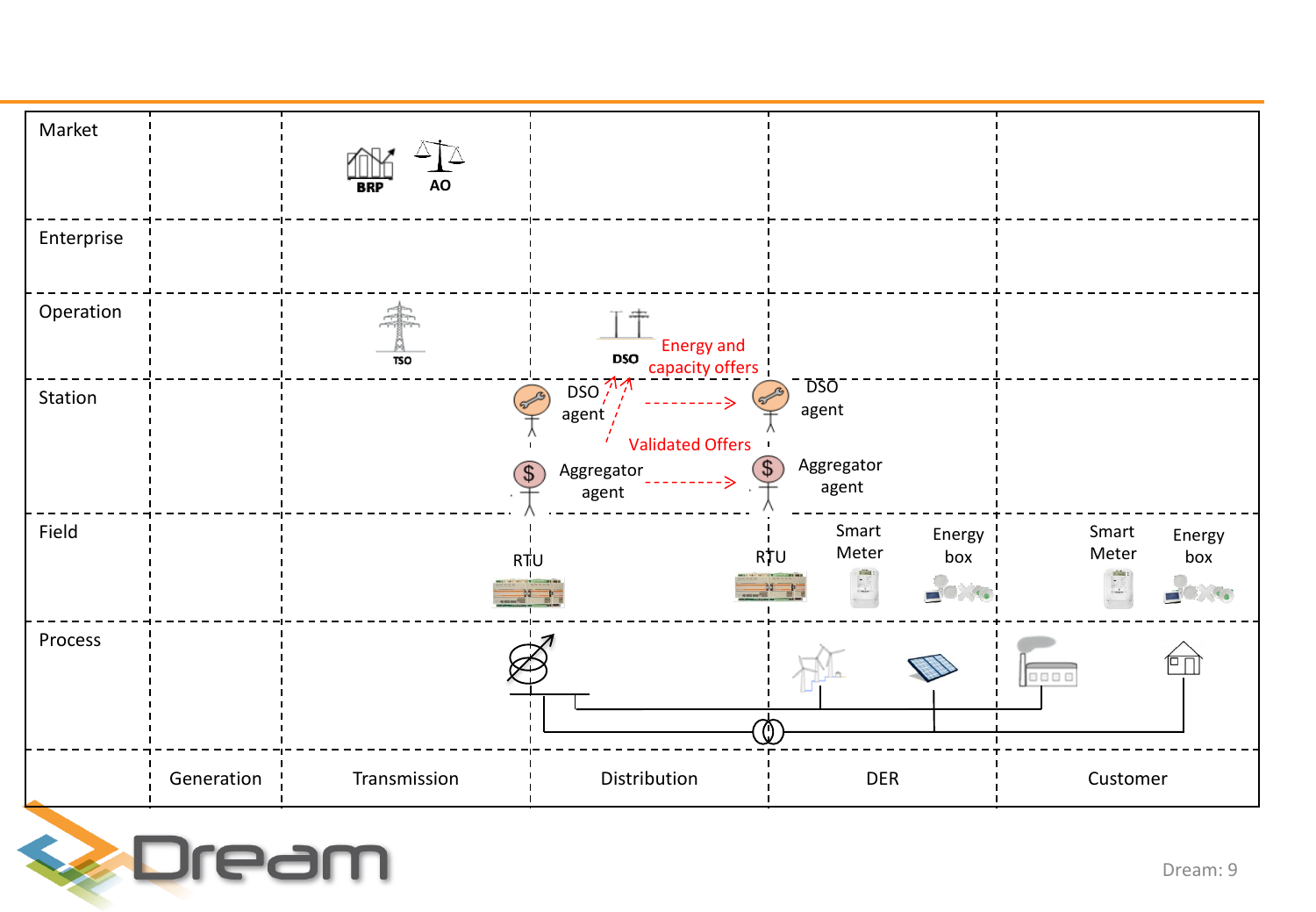

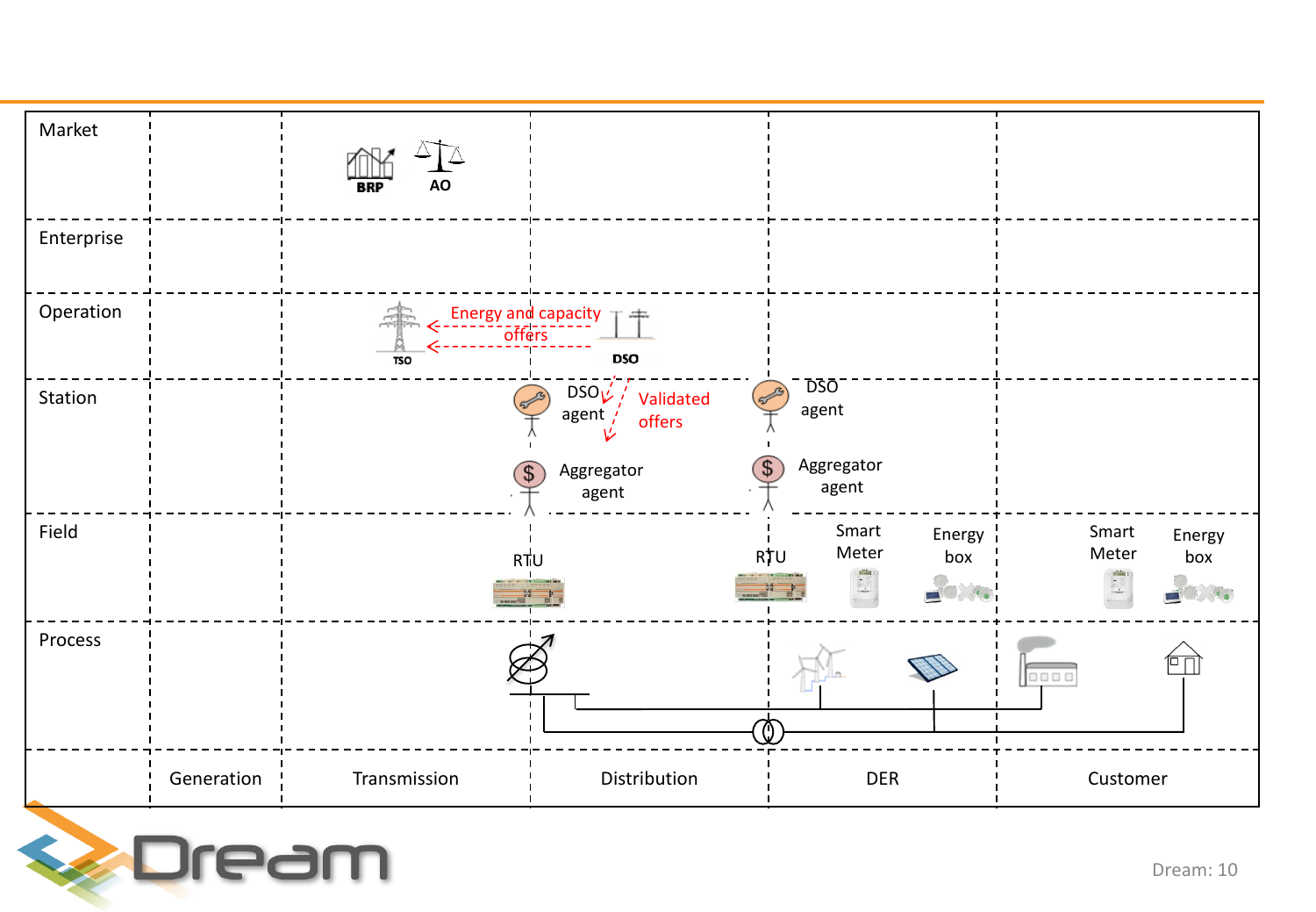

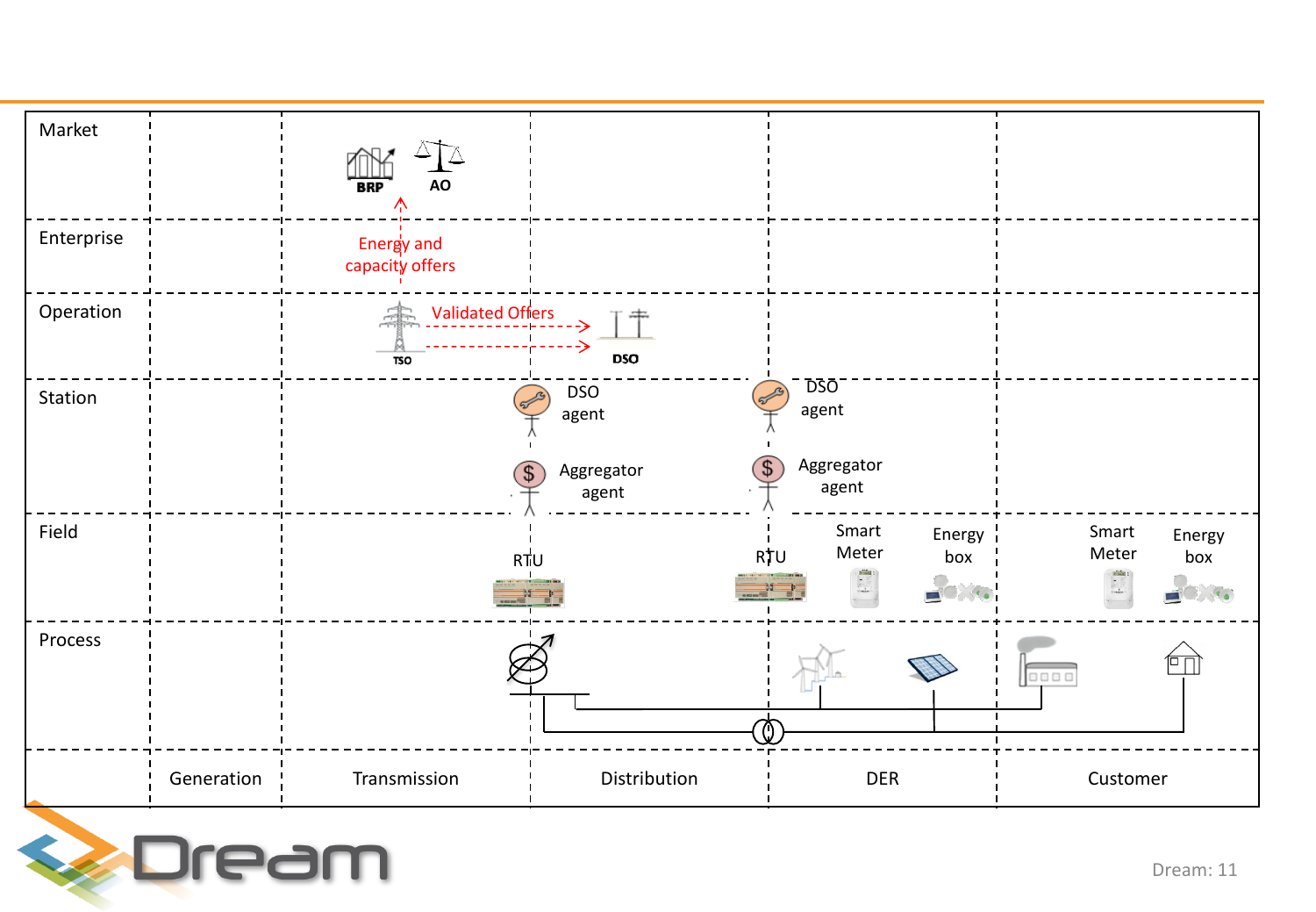## **Heterarchic approach and energy/balancing markets [1]**



Dream: 12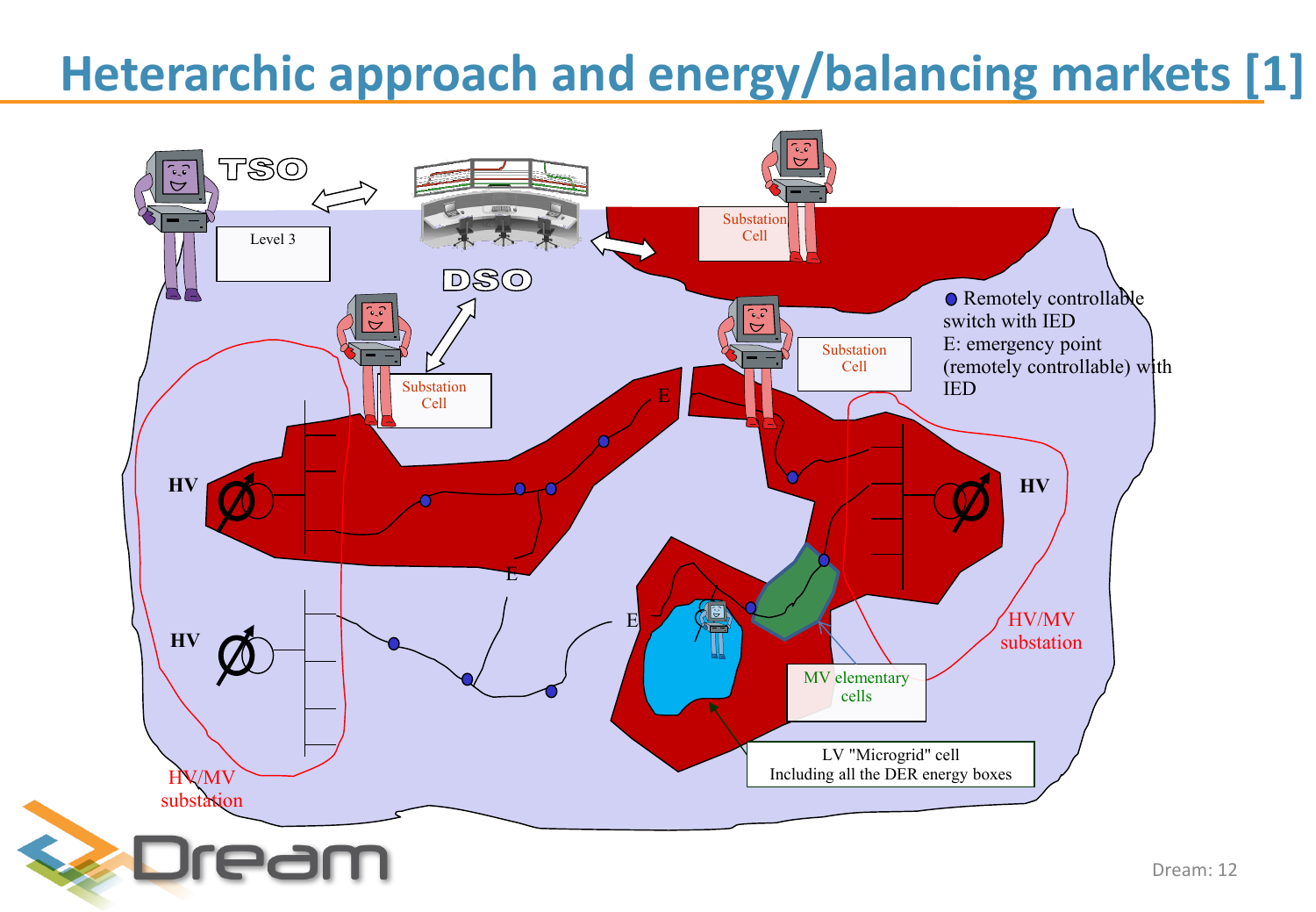## **Heterarchic approach and energy/balancing markets [2]**